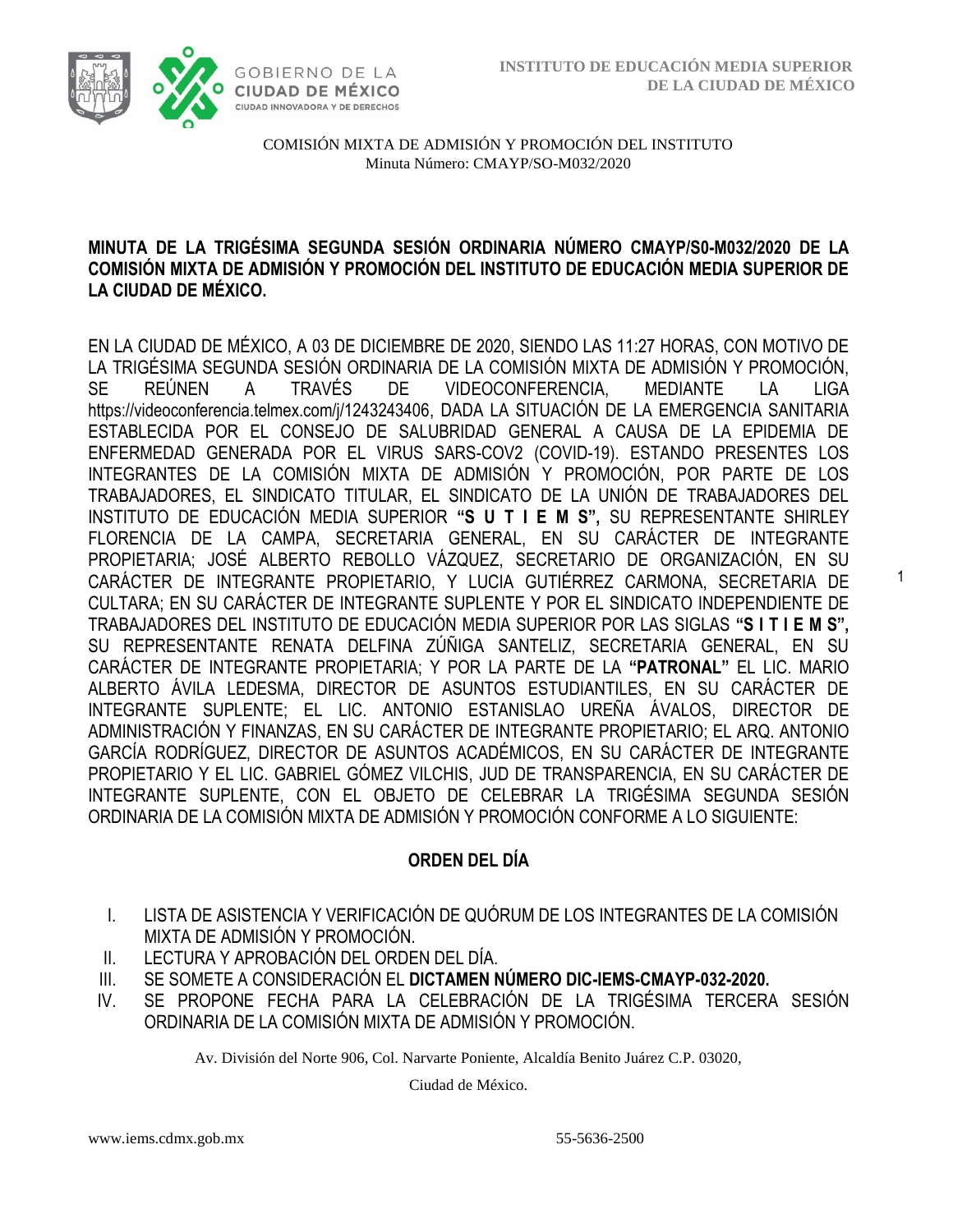

1

COMISIÓN MIXTA DE ADMISIÓN Y PROMOCIÓN DEL INSTITUTO Minuta Número: CMAYP/SO-M032/2020

V. ASUNTOS GENERALES.

### **M I N U T A**

**PRIMERO.-** DE ACUERDO CON LA LISTA DE ASISTENCIA DE LOS INTEGRANTES DE LA COMISIÓN, EXISTE QUÓRUM LEGAL VÁLIDO PARA LLEVAR A CABO LA TRIGÉSIMA SEGUNDA SESIÓN ORDINARIA DE LA COMISIÓN MIXTA DE ADMISIÓN Y PROMOCIÓN.

**SEGUNDO.-** PREVIA LECTURA SE APRUEBA EL ORDEN DEL DÍA PROPUESTO POR LOS INTEGRANTES.

**TERCERO.-** LOS INTEGRANTES DE LA COMISIÓN MIXTA DE ADMISIÓN Y PROMOCIÓN APRUEBAN EN TODAS Y CADA UNA DE SUS PARTES EL DICTAMEN **DIC-IEMS-CMAYP-032-2020,** PARA TODOS LOS EFECTOS ADMINISTRATIVOS CORRESPONDIENTES.

**CUARTO.-** SE ACUERDA FECHA PARA LA CELEBRACIÓN DE LA TRIGÉSIMA TERCERA SESIÓN ORDINARIA DE LA COMISIÓN MIXTA DE ADMISIÓN Y PROMOCIÓN EL DÍA 10 DE DICIEMBRE DE 2020, A LAS 11:00 HRS. SE ENVIARÁ MEDIANTE CORREO ELECTRÓNICO LA LIGA DE LA VIDEOCONFERENCIA A LOS INTEGRANTES, PREVIO A LA SESIÓN RESPECTIVA.

### **QUINTO.- ASUNTOS GENERALES**

- EN SEGUIMIENTO A LA MINUTA CMAYP/SO-M028/2020, RESPECTO A LAS 5 PLAZAS AÚN NO SE CUENTA CON LA INFORMACIÓN DE LA CONSULTA REALIZADA.
- EN SEGUIMIENTO A LA MINUTA CMAYP/SO-M028/2020, RESPECTO A LAS SOLICITUDES PRESENTADAS POR LOS FAMALIARES DE TRABAJADORES QUE RECIENTEMENTE FALLECIERON Y QUE EN APEGO A LA CLAÚSULA 82 DEL CCTIEMSCDMX REQUIEREN INCORPORARSE.
- SE CONTINUARÁ TRABAJANDO LA CONVOCATORIA DE CAMBIOS DE TURNO Y PLANTEL DEL PERSONAL ADMINISTRATIVO.
- LA DIRECCIÓN DE ADMINISTRACIÓN Y FINANZAS PRESENTARÁ EL DOCUMENTO DE SOLICITUD DE PLAZAS PARA LOS PLANTELES GAM IV Y "JOSÉ MARÍA PÉREZ GAY" IZTAPALAPA V.

Av. División del Norte 906, Col. Narvarte Poniente, Alcaldía Benito Juárez C.P. 03020,

Ciudad de México.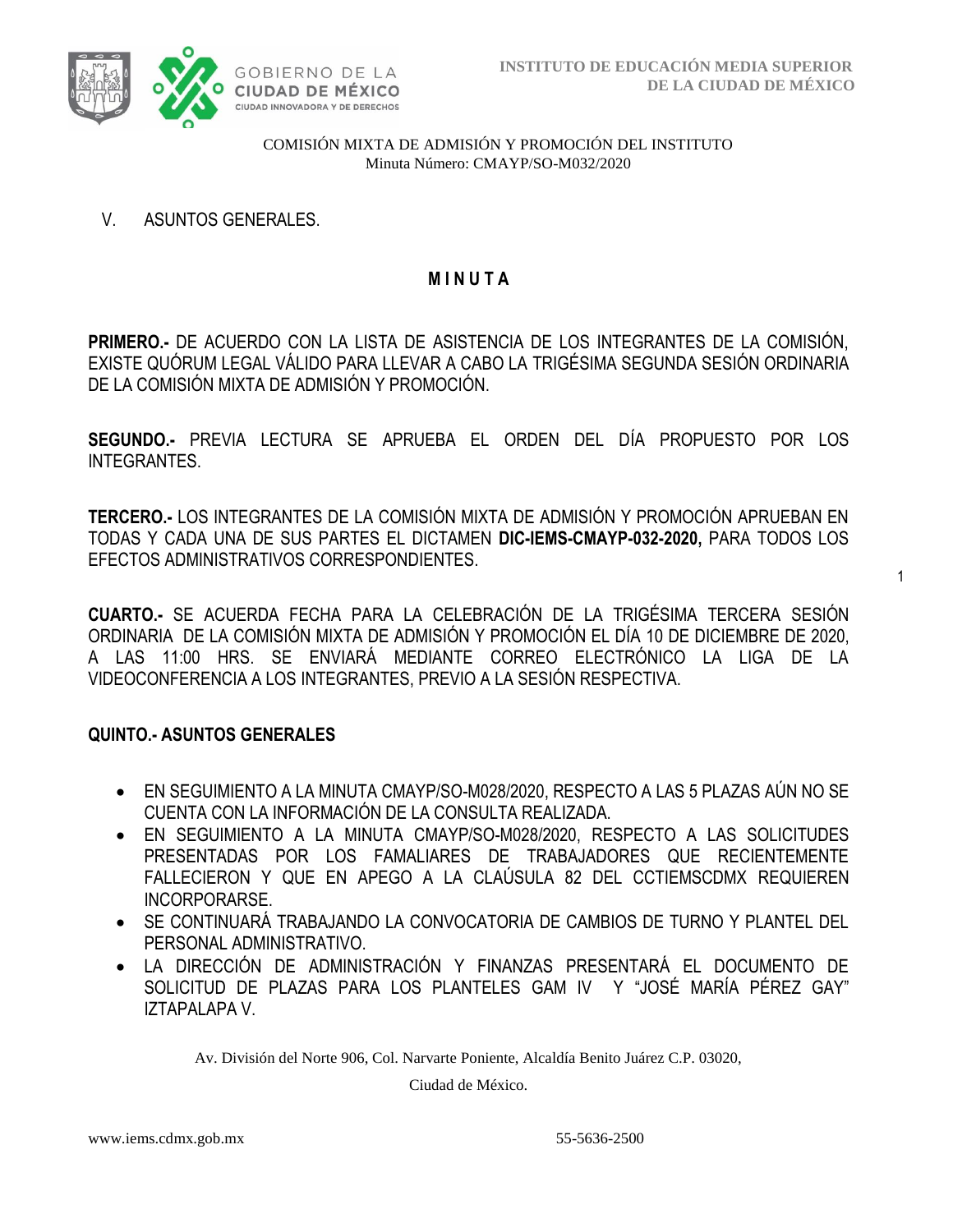1



### COMISIÓN MIXTA DE ADMISIÓN Y PROMOCIÓN DEL INSTITUTO Minuta Número: CMAYP/SO-M032/2020

**SEXTO.-** LA DIRECCIÓN DE ADMINISTRACIÓN Y FINANZAS Y LA DIRECCIÓN DE ASUNTOS ACADÉMICOS, EN EL ÁMBITO DE SUS RESPECTIVAS COMPETENCIAS REALIZARÁN LOS ACTOS Y ACCIONES CONDUCENTES A EFECTO DE DAR SEGUIMIENTO EN SUS TÉRMINOS AL **DIC-IEMS-CMAYP-032-2020**, ASÍ COMO PARA TODOS LOS EFECTOS ADMINISTRATIVOS CORRESPONDIENTES.

**SÉPTIMO.-** LOS ACUERDOS TOMADOS EN LA PRESENTE SESIÓN, SON VÁLIDOS Y SURTIRÁN SUS EFECTOS LEGALES Y JURÍDICOS EN TÉRMINOS DE LO DISPUESTO POR EL ARTÍCULO TERCERO, PÁRRAFOS SÉPTIMO Y OCTAVO DEL "ACUERDO POR EL QUE SE AUTORIZA EL USO DE MEDIOS REMOTOS TECNOLÓGICOS DE COMUNICACIÓN COMO MEDIOS OFICIALES PARA CONTINUAR CON LAS FUNCIONES ESENCIALES Y SE ESTABLECEN MEDIDAS PARA LA CELEBRACIÓN DE LAS SESIONES DE LOS ÓRGANOS COLEGIADOS EN LAS DEPENDENCIAS, ÓRGANOS DESCONCENTRADOS, ENTIDADES DE LA ADMINISTRACIÓN PÚBLICA Y ALCALDÍAS DE LA CIUDAD DE MÉXICO, CON MOTIVO DE LA EMERGENCIA SANITARIA POR CAUSAS DE FUERZA MAYOR DEL CONSEJO DE SALUD DE LA CIUDAD DE MÉXICO", PUBLICADO EN LA GACETA OFICIAL DE LA CIUDAD DE MÉXICO EL 06 DE ABRIL DE 2020".

**OCTAVO.-** AGOTADOS EN SU TOTALIDAD LOS ASUNTOS DEL ORDEN DEL DÍA, LOS INTEGRANTES DE LA COMISIÓN EXPRESARON SU CONSENTIMIENTO SIN MEDIAR ALGÚN VICIO DE LA VOLUNTAD, RESPECTO DE LA MINUTA EMITIDA, LA QUE SURTIRÁ SUS EFECTOS LEGALES A PARTIR DE SU PUBLICACIÓN EN LA PÁGINA OFICIAL DEL INSTITUTO DE CONFORMIDAD CON EL NUMERAL SÉPTIMO DE LA PRESENTE MINUTA, Y LAS FIRMAS AUTÓGRAFAS DE LOS QUE EN ELLA INTERVINIERON SE ASENTARAN UNA VEZ TERMINADA LA EMERGENCIA SANITARIA.-------------------------------------------------------

----------------------------------------------------------------------------------------------------------------------------------------------------- ESTE DOCUMENTO SE CONCLUYE SIENDO LAS 18:45 HORAS DEL 3 DE DICIEMBRE DE 2020--------------- -----------------------------------------------------------------------------------------------------------------------------------------------------

> Av. División del Norte 906, Col. Narvarte Poniente, Alcaldía Benito Juárez C.P. 03020, Ciudad de México.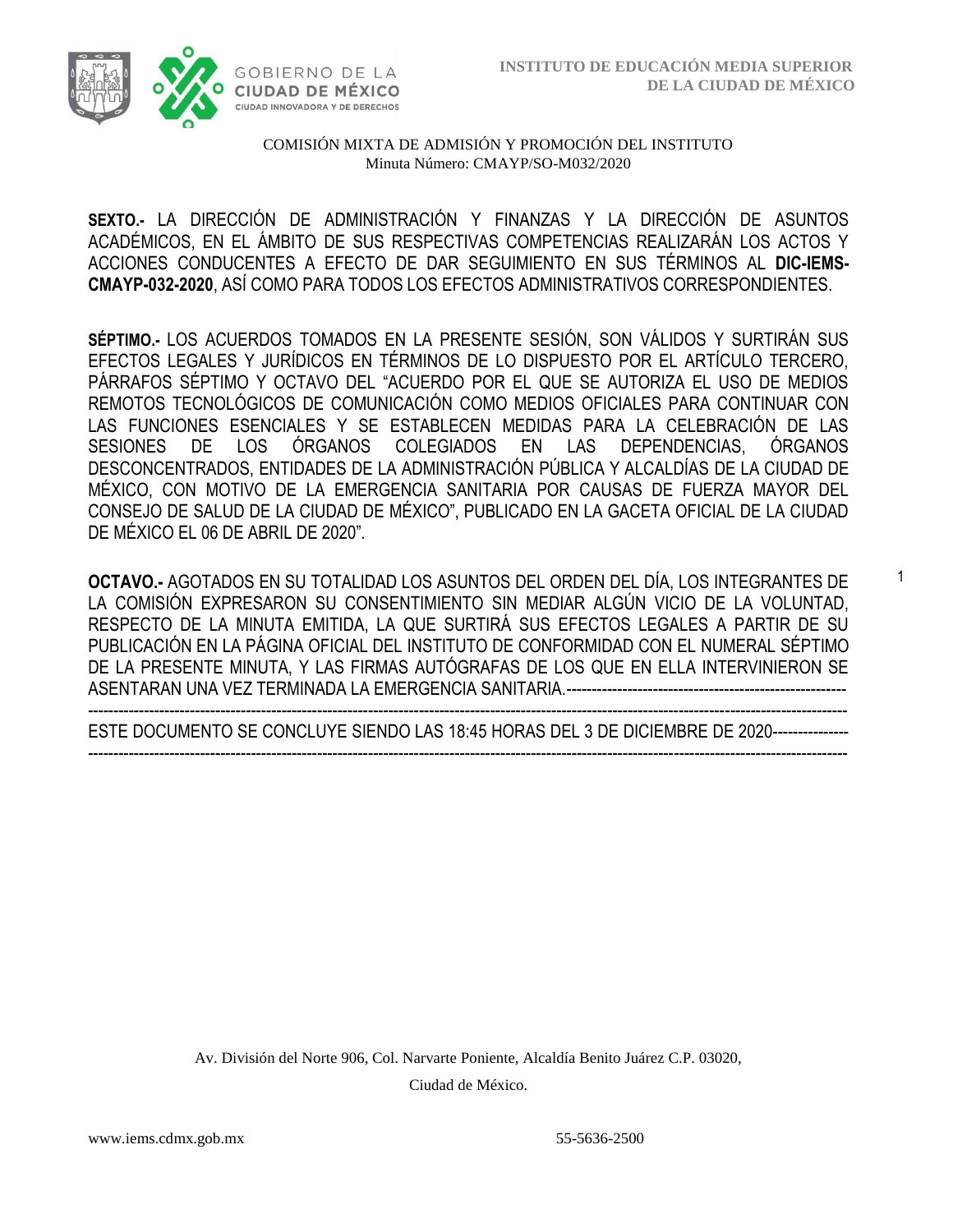

COMISIÓN MIXTA DE ADMISIÓN Y PROMOCIÓN DEL INSTITUTO Minuta Número: CMAYP/SO-M032/2020

**FIRMAN LAS PARTES**

# **POR PARTE DE LOS TRABAJADORES DEL IEMSCDMX**

# **SHIRLEY FLORENCIA DE LA CAMPA RENATA DELFINA ZUÑIGA SANTELIZ**

INTEGRANTE PROPIETARIA SECRETARIA GENERAL DEL SINDICATO DE LA UNIÓN DE TRABAJADORES DEL INSTITUTO DE EDUCACIÓN MEDIA **SUPERIOR** (SUTIEMS)

INTEGRANTE PROPIETARIA SECRETARIA GENERAL DEL SINDICATO INDEPENDIENTE DE TRABAJADORES DEL INSTITUTO DE EDUCACIÓN MEDIA SUPERIOR (SITIEMS)

# JOSÉ ALBERTO REBOLLO VÁZQUEZ LUCÍA GUTIÉRREZ CARMONA

INTEGRANTE PROPIETARIO SECRETARIO DE ORGANIZACIÓN DEL SINDICATO DE LA UNIÓN DE TRABAJADORES DEL INSTITUTO DE EDUCACIÓN MEDIA SUPERIOR (SUTIEMS)

INTEGRANTE SUPLENTE SECRETARIA DE CULTURA DEL SINDICATO DE LA UNIÓN DE TRABAJADORES DEL INSTITUTO DE EDUCACIÓN MEDIA SUPERIOR (SUTIEMS)

Av. División del Norte 906, Col. Narvarte Poniente, Alcaldía Benito Juárez C.P. 03020,

Ciudad de México.